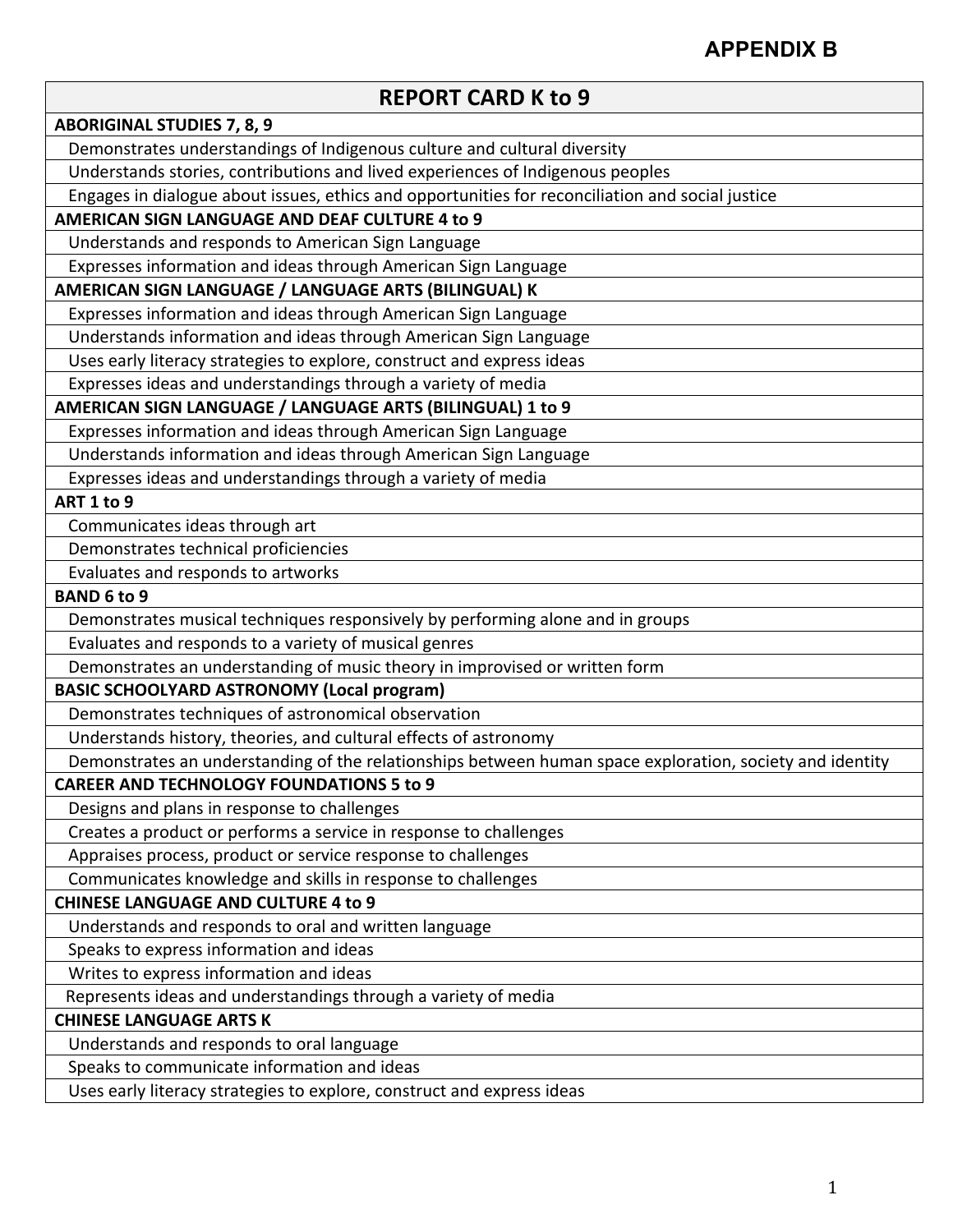| <b>CHINESE LANGUAGE ARTS 1 to 9</b>                                            |
|--------------------------------------------------------------------------------|
| Understands and responds to oral language                                      |
| Speaks to communicate information and ideas                                    |
| Reads to explore, construct and extend understanding                           |
| Writes to develop, organize and express information and ideas                  |
| Represent ideas and understandings through a variety of media                  |
| <b>CHORAL MUSIC 7 to 9</b>                                                     |
| Demonstrates musical techniques responsively by performing alone and in groups |
| Evaluates and responds to a variety of musical genres                          |
| Understands music theory in improvised or written form                         |
| <b>CREATIVE EXPRESSION K</b>                                                   |
| Explores and experiments with art                                              |
| Expresses ideas and feelings through drama and creative movement               |
| Responds to and experiments with music                                         |
| <b>CREATIVE PROBLEM SOLVING 7 to 9</b>                                         |
| Applies and refines critical and creative thinking skills                      |
| Works and collaborates effectively with others                                 |
| Demonstrates skills and processes for inquiry and research                     |
| DANCE 7 to 9                                                                   |
| Demonstrates the skills and techniques of a variety of dance styles            |
| Applies dance concepts through composition                                     |
| Understands the relationships between dance and society                        |
| DRAMA 1 to 9                                                                   |
| Makes decisions that lead to creative expression                               |
| Performs dramatic works                                                        |
| Evaluates and responds to dramatic works                                       |
| <b>ESL LANGUAGE PROFICIENCY K</b>                                              |
| Listening proficiency level                                                    |
| Speaking proficiency level                                                     |
| Overall proficiency level                                                      |
| <b>ESL LANGUAGE PROFICIENCY 1 to 9</b>                                         |
| Listening proficiency level                                                    |
| Speaking proficiency level                                                     |
| Reading proficiency level                                                      |
| Writing proficiency level                                                      |
| Overall proficiency level                                                      |
| <b>ENGLISH LANGUAGE ARTS K</b>                                                 |
| Uses early literacy strategies to explore, construct and express ideas         |
| Constructs meaning and makes connections through speaking                      |
| Constructs meaning and makes connections through listening                     |
| Expresses understandings through a variety of media                            |
| Performs and refines fine motor skills in literacy                             |
| <b>ENGLISH LANGUAGE ARTS 1 to 9; KAE 8 and 9</b>                               |
| Reads to explore, construct and extend understanding                           |
| Writes to develop, organize, and express information and ideas                 |
| Constructs meaning and makes connections through speaking                      |
| Constructs meaning and makes connections through listening                     |
| Represents ideas and-understandings through a variety of media                 |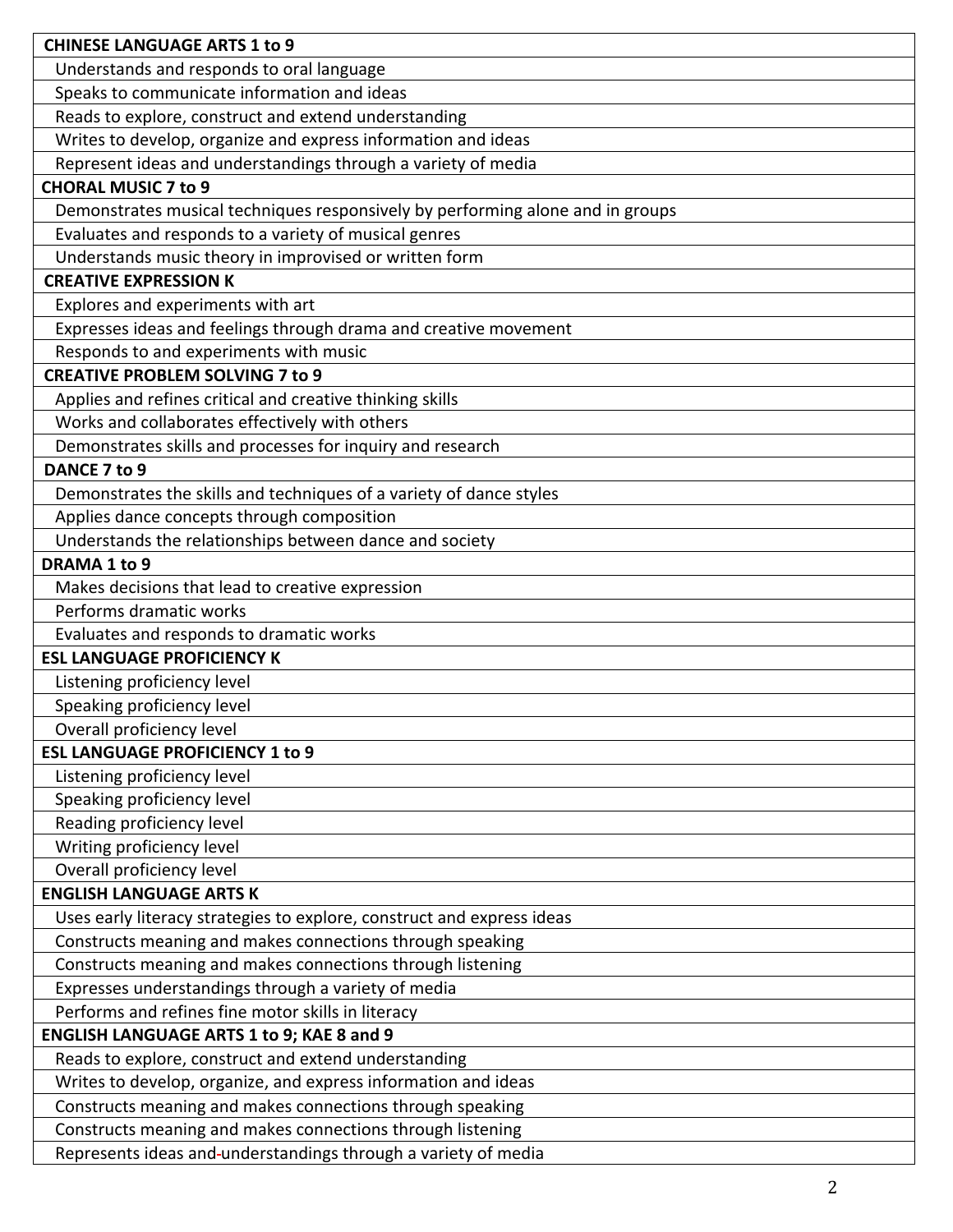| <b>ENVIRONMENTAL AND OUTDOOR EDUCATION 6 to 9</b>                                                       |
|---------------------------------------------------------------------------------------------------------|
| Understands ecological processes and impacts of human activity                                          |
| Applies skills and knowledge for safe, environmentally responsible outdoor activity                     |
| Demonstrates awareness and responsibility for actions as a member of a group                            |
| <b>ESL ACCELERATED ENGLISH 7 to 9</b>                                                                   |
| Applies understanding of academic language                                                              |
| Comprehends and creates a variety of written texts                                                      |
| Speaks and listens for understanding                                                                    |
| <b>ESL BEGINNER ENGLISH LANGUAGE DEVELOPMENT 7 to 9</b>                                                 |
| Understands basic structure and vocabulary of the English language                                      |
| Applies English language skills to engage in social and academic tasks                                  |
| Communicates with a recognition of social and cultural contexts                                         |
| <b>ESL INTRODUCTION TO MATHEMATICS 7 to 9</b>                                                           |
| Applies English language skills for building understanding in mathematics                               |
| Applies effective strategies for computation                                                            |
| Models, represents and communicates mathematical ideas to solve problems                                |
| <b>ESL INTRODUCTION TO SCIENCE 7 to 9</b>                                                               |
| Applies English language skills for building understanding in science                                   |
| Solves problems through scientific reasoning                                                            |
| Demonstrates skills for inquiry and communication                                                       |
| <b>ESL INTRODUCTION TO SOCIAL STUDIES 7 to 9</b>                                                        |
| Applies English language skills for building understanding in social studies                            |
| Communicates understanding of events and/or issues from different points of view                        |
| Demonstrates skills and processes for inquiry and research                                              |
| <b>EXPLORATION IN FILM 7 to 9</b>                                                                       |
| Applies techniques and processes                                                                        |
| Communicates an understanding of current and historical relationships between film, culture and society |
| Creates and evaluates meaning portrayed in film                                                         |
| <b>EXPLORATION IN THE FINE AND PERFORMING ARTS 6 to 9</b>                                               |
| Develops skills, self- awareness and self- expression through the arts                                  |
| Understands relationships between the arts and society                                                  |
| Evaluates and responds to the arts                                                                      |
| FRENCH AS A SECOND LANGUAGE (INTENSIVE) 5/6                                                             |
| Understands and responds to oral language                                                               |
| Communicates information and ideas through speaking                                                     |
| Reads to explore, construct and extend understanding                                                    |
| Writes to develop, organize, and express information and ideas                                          |
| <b>FRENCH AS A SECOND LANGUAGE K to 3</b>                                                               |
| Understands and responds to oral language                                                               |
| Expresses information and ideas through speaking                                                        |
| <b>FRENCH AS A SECOND LANGUAGE 4 to 9</b>                                                               |
| Understands and responds to oral and written language                                                   |
| Speaks to express information and ideas                                                                 |
| Writes to express information and ideas                                                                 |
| Represents ideas and understandings through a variety of media                                          |
|                                                                                                         |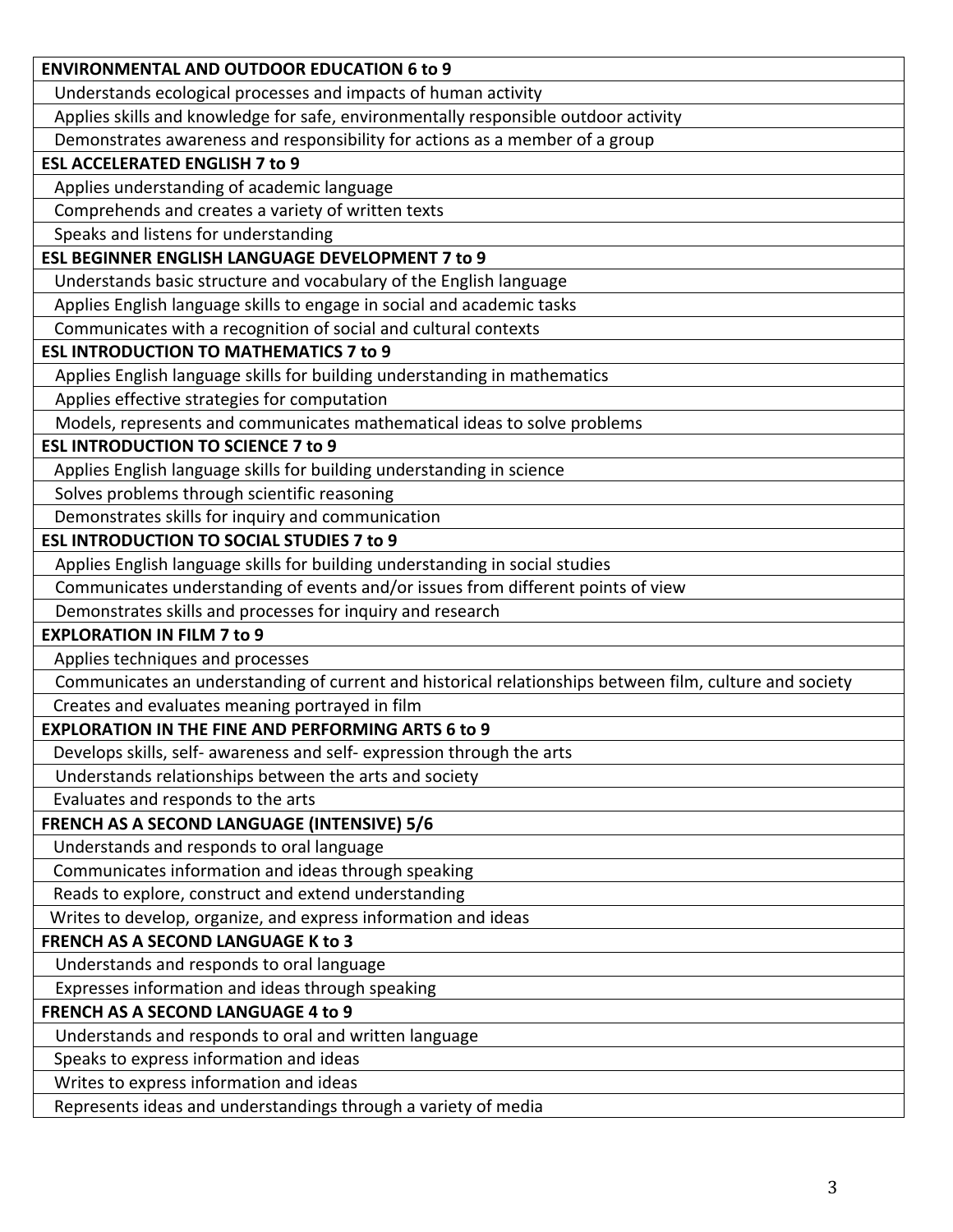| <b>FRENCH LANGUAGE ARTS K</b>                                                                                                             |
|-------------------------------------------------------------------------------------------------------------------------------------------|
| Understands and responds to oral language                                                                                                 |
| Speaks to express information and ideas                                                                                                   |
| Uses early literacy strategies to explore, construct and express ideas                                                                    |
| <b>FRENCH LANGUAGE ARTS 1 to 9</b>                                                                                                        |
| Understands and responds to oral language                                                                                                 |
| Speaks to communicate information and ideas                                                                                               |
| Reads to explore, construct and extend understanding                                                                                      |
| Writes to develop, organize and express information and ideas                                                                             |
| Represents ideas and-understandings through a variety of media                                                                            |
| <b>GERMAN LANGUAGE AND CULTURE 4 to 9</b>                                                                                                 |
| Understands and responds to oral and written language                                                                                     |
| Speaks to express information and idea                                                                                                    |
| Writes to express information and ideas                                                                                                   |
| Represents ideas and understandings through a variety of media                                                                            |
| <b>GERMAN LANGUAGE ARTS K</b>                                                                                                             |
| Understands and responds to oral language                                                                                                 |
| Speaks to express information and ideas                                                                                                   |
| Uses early literacy strategies to explore, construct and express ideas                                                                    |
| <b>GERMAN LANGUAGE ARTS 1 to 9</b>                                                                                                        |
| Understands and responds to oral language                                                                                                 |
| Speaks to communicate information and ideas                                                                                               |
| Reads to explore, construct and extend understanding                                                                                      |
| Writes to develop, organize and express information and ideas                                                                             |
| Represents ideas and understandings through a variety of media                                                                            |
| <b>GUITAR 7 to 9</b>                                                                                                                      |
| Demonstrates musical techniques responsively by performing alone and in groups                                                            |
| Evaluates, and responds to a variety of musical genres                                                                                    |
| Understands music theory in improvised or written form                                                                                    |
| <b>HEALTH + LIFE SKILLS K to 9</b>                                                                                                        |
| Makes safe and healthy choices                                                                                                            |
| Demonstrates skills to form and maintain healthy relationships                                                                            |
| HUMANITIES 4 to 9; KAE 8 and 9                                                                                                            |
| Reads to explore, construct and extend understanding                                                                                      |
| Writes to develop, organize and express information and ideas                                                                             |
| Constructs meaning and makes connections through speaking                                                                                 |
| Constructs meaning and makes connections through listening                                                                                |
| Represents ideas and understandings through a variety of media                                                                            |
| Demonstrates knowledge and understanding of concepts                                                                                      |
| Communicates understanding of events and/or issues from different points of view                                                          |
| Demonstrates skills and processes for inquiry and research                                                                                |
| <b>INTRODUCTION TO AMERICAN SIGN LANGUAGE AND DEAF CULTURE 7 to 9</b>                                                                     |
|                                                                                                                                           |
|                                                                                                                                           |
| Applies language skills across contexts<br>Understands current and historical stories, contributions and lived experiences of deaf people |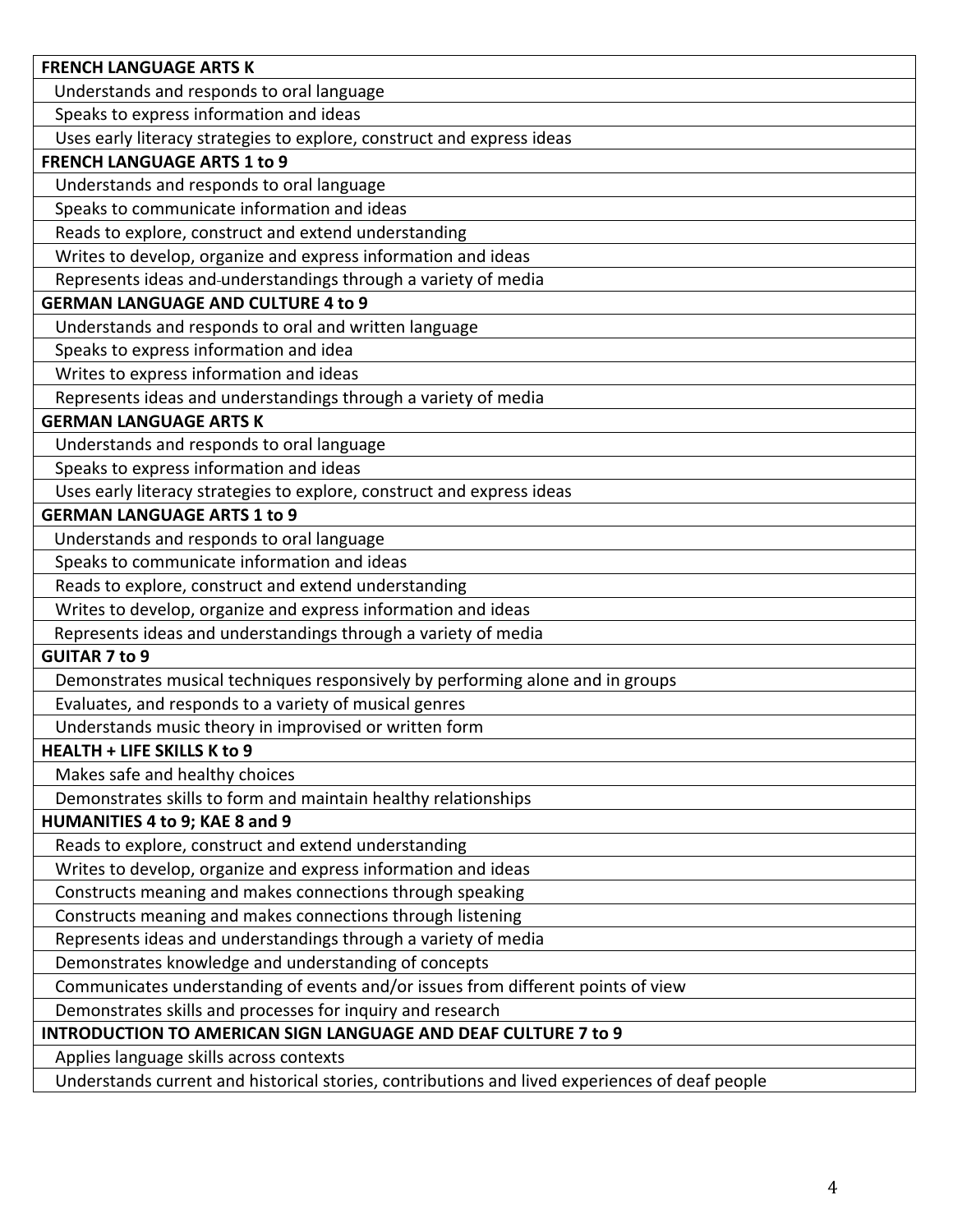| LEADERSHIP/ SERVICE 7 to 9                                                                      |
|-------------------------------------------------------------------------------------------------|
|                                                                                                 |
| Applies leadership practices in authentic contexts                                              |
| Engages others in the school and the greater community<br><b>MATHEMATICS K</b>                  |
|                                                                                                 |
| Understands mathematical concepts and relationships                                             |
| Models, represents and communicates mathematical ideas to solve problems                        |
| MATHEMATICS 1 to 9; KAE 8 and 9                                                                 |
| Understands mathematical concepts and relationships                                             |
| Applies effective strategies for computation                                                    |
| Models, represents and communicates mathematical ideas to solve problems                        |
| <b>MILITARY HISTORY 7 and 8</b>                                                                 |
| Understands the relationships between military history and current events, culture and identity |
| Demonstrates understanding of military history from different points of view                    |
| MUSIC 1 to 9                                                                                    |
| Demonstrates technical ability                                                                  |
| Evaluates and responds to music                                                                 |
| Understands and expresses musical ideas                                                         |
| PERFORMING ARTS 7 to 9                                                                          |
| Explores and develops skills in theatrical production                                           |
| Applies acting skills through performance                                                       |
| PHYSICAL EDUCATION K to 9                                                                       |
| Performs and refines movement skills                                                            |
| Cooperates to demonstrate fair play and teamwork                                                |
| Participates in activities that promote physical well-being                                     |
| POWER UP YOUR LEARNING 6 to 9                                                                   |
| Understands oneself as a learner                                                                |
| Adjusts and applies learning strategies                                                         |
| Reflects on and responds to evidence of learning                                                |
| <b>RESULTS 3: CITIZENSHIP IN LEARNING</b>                                                       |
| Demonstrates responsibilities within the learning community                                     |
| Demonstrates respect for diversity                                                              |
| Works and collaborates effectively with others                                                  |
| RESULTS 4: PERSONAL DEVELOPMENT THROUGH LEARNING                                                |
| Demonstrates abilities to reflect and self assess in learning                                   |
| Sets and works towards learning goals                                                           |
| <b>RESULTS 5: CHARACTER IN LEARNING</b>                                                         |
| Engages in learning with confidence and persistence                                             |
| Makes responsible decisions                                                                     |
| <b>SCIENCE K</b>                                                                                |
| Explores and communicates understandings of scientific concepts                                 |
| Demonstrates skills for inquiry                                                                 |
| <b>SCIENCE 1 to 9; KAE 8 AND 9</b>                                                              |
| Understands and makes connections between concepts                                              |
| Solves problems through scientific reasoning                                                    |
| Demonstrates skills for inquiry and communication                                               |